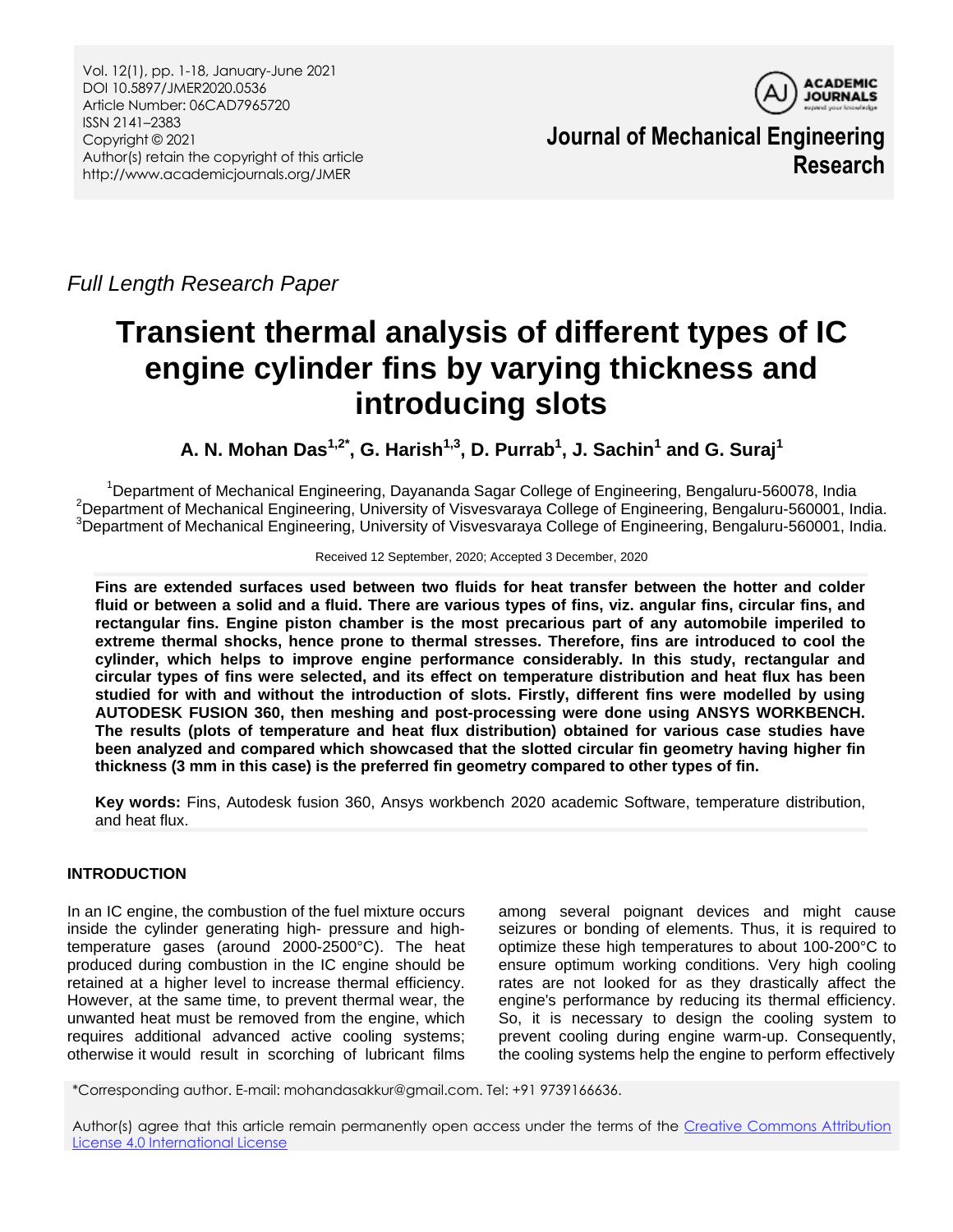by maintaining its maximum working temperature, which helps to produce more heat energy as well.

Unwanted heat transferred to the engine parts must be removed rapidly, to avoid seizure of the engine due to scorching (thermal wear). Thus, air-cooled engines are used in most light vehicles as they are more compact and lighter in weight to achieve the engine's desired working conditions (Mokheimer, 2003; Hoang et al., 2019; Patel et al., 2019). Studies have illustrated that "the rate at which heat energy transfer takes place is dependent upon conduction and convection modes along its directions from surface temperature  $T_s$ ' to surrounding temperature 'T∞' "; it is presumed as,

Heat Transfer Rate =  $hA(T_s-T_\infty)$  (1)

Where, 'h' is the coefficient of convective heat energy transfer, and 'A' is the area of heat flow.

From Equation 1, it has been observed that the rate of heat energy transfer could be enhanced by increasing the value of "h" or "A". But then, an increase in 'h' is not practically feasible, as it requires the installation of additional pumps/fans or requires swapping of the existing ones with a larger one. Thus, the surface area is considerably increased by developing individual protrusions on the exterior of the components called "fins" to enhance heat transfer rate by conduction and convection. Hence the shape of the fins should be optimized to maximize the energy transfer rate (Aziz and Fang, 2010; Sagar et al., 2017).

Fabrication materials, fin cross-sectional area, and the number of fins used -mainly influence the engine's working effectiveness. Fins are encountered into the engine cylinder outlines because of its easy maintenance, inexpensive technology, and also it ducks some of the disputes like decrease in the strength of the piston, piston rings, and as well reduces the unwanted expansion of cylinder caused by high temperatures. Yet, if fins are more elongated, there are chances of bending, affecting their overall performance. Some of the areas of applications of fins are HVAC systems, power stations, etc.

Chaitanya et al. (2014) modelled a cylinder fin body and conducted transient thermal analysis using ANSYS. They compared Aluminium alloy 6061 with Aluminium Alloy A204 by considering the various parameters such as fin cross section, thickness and material attributes. Srinivasa et al. (2016) investigated the thermal analysis of aluminium alloy 6063 and aluminium alloy 7068 along with the universal aluminium alloy 204 by varying thickness of fins. They showcased that aluminium alloy 6063 with 2.5 mm circular fin gave better effectiveness than the other geometries. Ravindra and Prashant (2018) performed CFD analysis on heat energy transfer through fins with different types of notches cut on them and concluded that the fins with a rectangular notch had a higher thermal energy transfer rate. Sujan et al. (2019) performed thermal analysis on fins and obtained the percentage errors between the actual and the theoretical steady-state thermal analysis values. Arvind et al. (2016) examined the superlative material for improving the rate of heat transfer through fins by performing thermal analysis on various alloy made cylinders, by considering their working conditions, strength and weight of the material.

Rajvinder et al. (2016) illustrate the heat energy transfer in two different materials, such as Cast Iron and Aluminium alloy 6061. From the results obtained, they found a high heat flow rate in Aluminium alloy 6061 than those of other materials. The literature survey unveiled that research works associated with fins are limited and there were no studies based on varying fin parameters, introducing slots in fins and its variation in slot numbers, locations etc. Hence in this work, an attempt has been made to analyze the impact of the introduction of slots and varying fin thickness on the IC engine cylinder by performing transient thermal analysis. A plot of temperature and total heat flux distribution on different engine cylinder fins (varied in fin thickness) is obtained and slots are introduced to improve the heat transfer rate, reducing the material usage and cost as well. Finally, the most optimal fin model for effective heat dissipation is recommended upon inference.

## **MATERIALS AND METHODS**

Initially, a literature survey was conducted from various journal resources, followed by 3D modelling of the different fin geometries using AUTODESK FUSION 360 software. The geometries included rectangular and circular fins. The next stage of the simulation was done in ANSYS WORKBENCH 2020 ACADEMIC software, wherein the transient thermal analysis was carried out on the modelled fins. The material used was Aluminium alloy 6061. The data are contained in the literature surveys; many studies were subjected to steady-state Heat Transfer analysis and plot corresponding temperature distribution. However, the method followed here was to conduct transient thermal analysis and thereby to obtain their temperature and total heat-flux dispersal. Another important aspect of this study was introducing slots and examining their effect on temperature distribution, thus recommending the most optimal engine fin model for heat dissipation. The methodology adopted to complete the fin analysis is depicted in Figure 1.

### **Modelling of different engine cylinder fins**

Rectangular and circular fin profiles bearing 2 and 3 mm thick fins were modelled. The number of fins for each model is 5. The distance between the two top surfaces of the fins is maintained at 13 mm. The engine cylinder's length is 75 mm, and the outer and inner bore diameters are 110 and 70 mm, respectively. Further, (8 x 10 mm) slots were introduced at the centre and the corners, as shown in Table 1. Autodesk Fusion 360 software was used to accomplish this work. The detailed fin parameters are shown in Table 1. The detailed 3D CAD model and its cross-sectional views of rectangular and circular fin geometries are portrayed in Figures 2, 3, 4, and 5.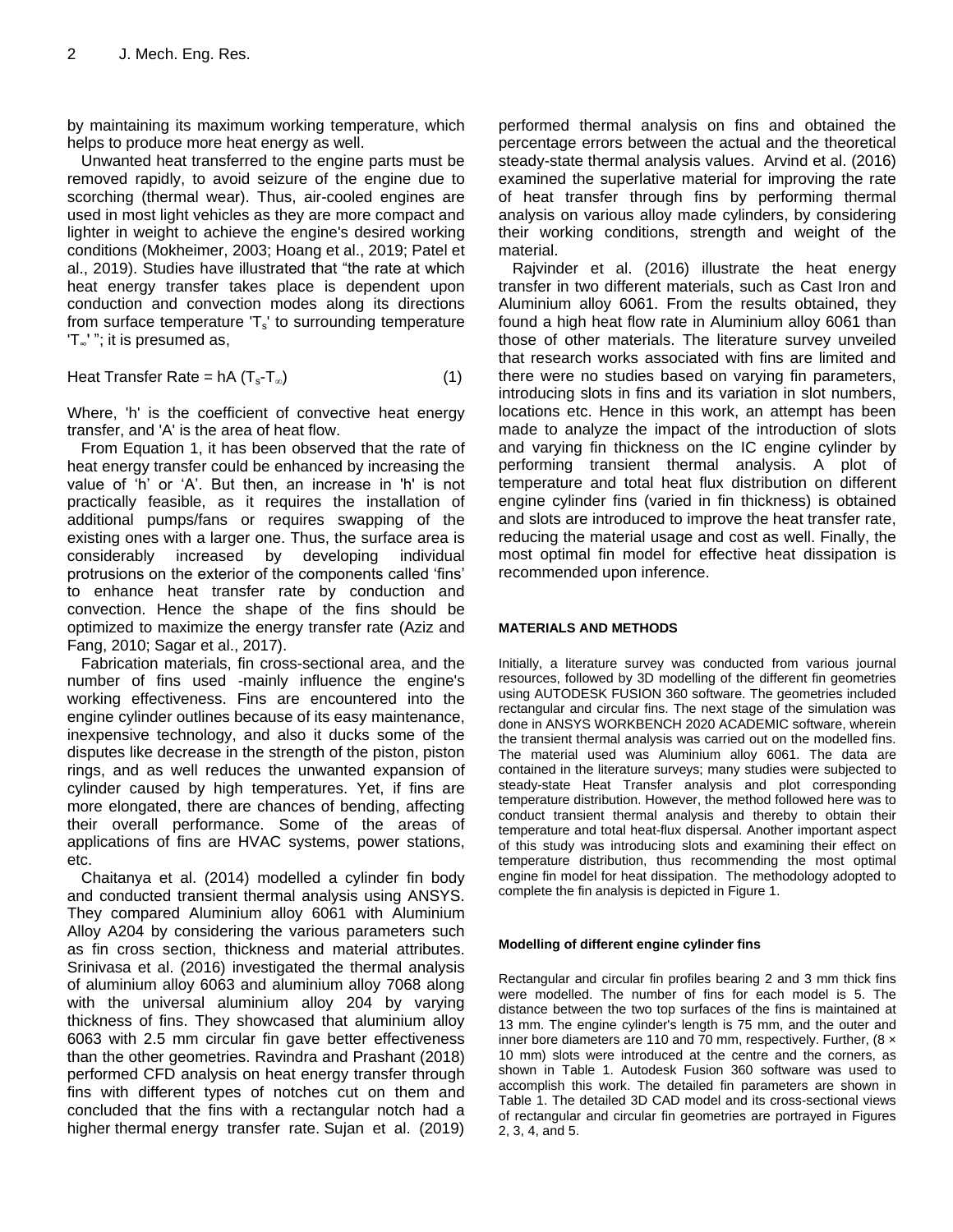

**Figure 1.** Flow chart of methodology adopted.

## **Table 1.** Fin parameters.

| <b>Fin parameters</b>      | Fin models: rectangular and circular (in mm) |  |  |
|----------------------------|----------------------------------------------|--|--|
| <b>Fin Thickness</b>       | $2$ and $3$                                  |  |  |
| Distance Between Fins      | 10                                           |  |  |
| Length of Cylinder         | 75                                           |  |  |
| <b>Outer Bore Diameter</b> | 110                                          |  |  |
| Inner Bore Diameter        | 70                                           |  |  |
| Number of Fins             | 5                                            |  |  |
| <b>Slot Dimensions</b>     | $8 \times 10$                                |  |  |
| <b>Slot Location</b>       | Centre and Corner                            |  |  |

#### **Analysis of Modelled Fins**

Here, pre- and post-processing of modelled fins are discussed.

#### **Pre-processing**

Ansys workbench was used as a modelling tool for different fin geometries. The fundamental fin model was done in Autodesk fusion 360, and further, exported to Ansys workbench to carry out meshing and perform analysis. Triangular mesh was generated to give good results due to its high mesh quality. The meshing of different types of fins is reported in Figures 6, 7, 8 and 9. Transient thermal analysis was carried out, which determines temperatures and other thermal quantities that vary over time-a plot of temperature distribution results in identifying thermal stresses that can cause failure. The Loads and Boundary conditions used to analyze the fins are:

Maximum and Minimum Temperatures are 1500 and 140°C.

Ambient temperature is assumed to be 22°C,

Convection coefficient is 0.000083 W/m<sup>2</sup>K. The material used for the present analysis is aluminium alloy 6061.

The material properties of aluminium alloy are depicted in Table 2.

#### **Post processing**

All the modelled fin geometries were imported into ANSYS workbench tool, and different boundary phenomena were employed to carry out virtual simulations to plot the temperature distribution and total heat flux. The post-processing results are established and reported in Figures 10-25.

## **RESULTS AND DISCUSSION**

Figures 26-29 illustrate the temperature and total heat flux distribution of various fin profiles along with variations in thickness and slot considerations. It is seen from the figures, the slotted fin geometries are showing a higher temperature and heat flux distribution compared to fin geometries without slots.

Commonly used materials for fin geometries such as cast iron etc. have been subjected to thermal analysis over time; however, in this present study, transient thermal analysis was performed for fin models developed from Aluminium alloy 6061. This material change was done by considering thermal conductivity and also the overall weight of the fin. Aluminium is light in weight and has higher thermal conductivity, so using Aluminium alloy 6061 was considered as a suitable material. It is also inferred that on increasing the fin's thickness, the heat transfer rate is also increased. Further slots in the fin body reduce the fin weight; thereby, resulting in a decrease in the total weight of the engine and an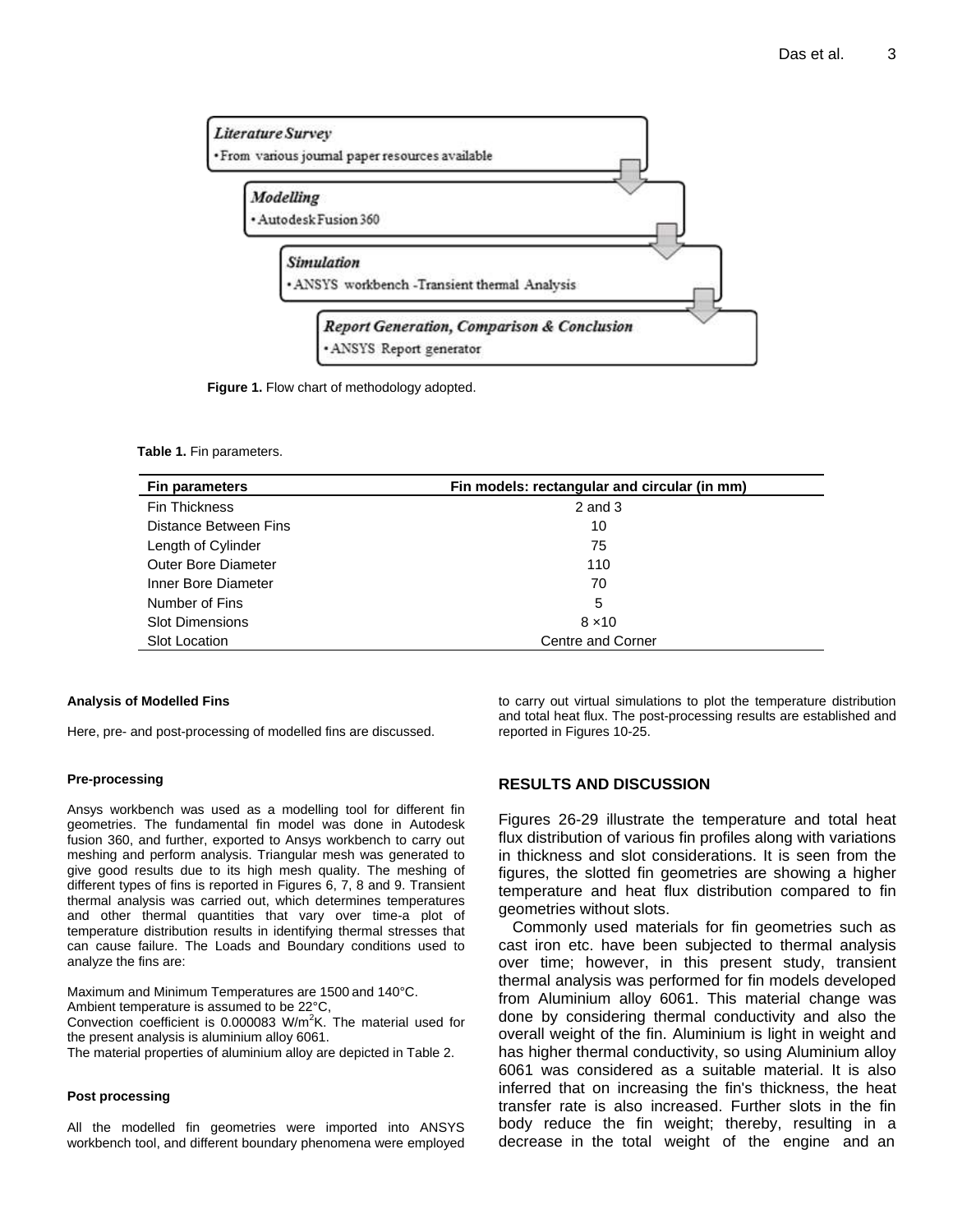

**Figure 2.** Rectangular fin model of 2 mm thickness with slots.



**Figure 3.** Rectangular fin model of 3 mm thickness with slots.

increase in the fin efficiency by enhancing the rate of heat energy transfer (Figures 26-29). The percentage reduction in temperature upon the introduction of slots in each different fin model of varying thickness is given in Table 3.

% Reduction is given by [(New Value – Original Value) / Original Value] \*100

From Table 3, it is observed that Slotted Circular fin of 3mm fin thickness is having the highest percentage of temperature reduction which is 25.12% when compared to the other fin models. This indicates an increase in the heat dissipation rate.

Commonly used materials for fin geometries such as cast iron etc. have been subjected to thermal analysis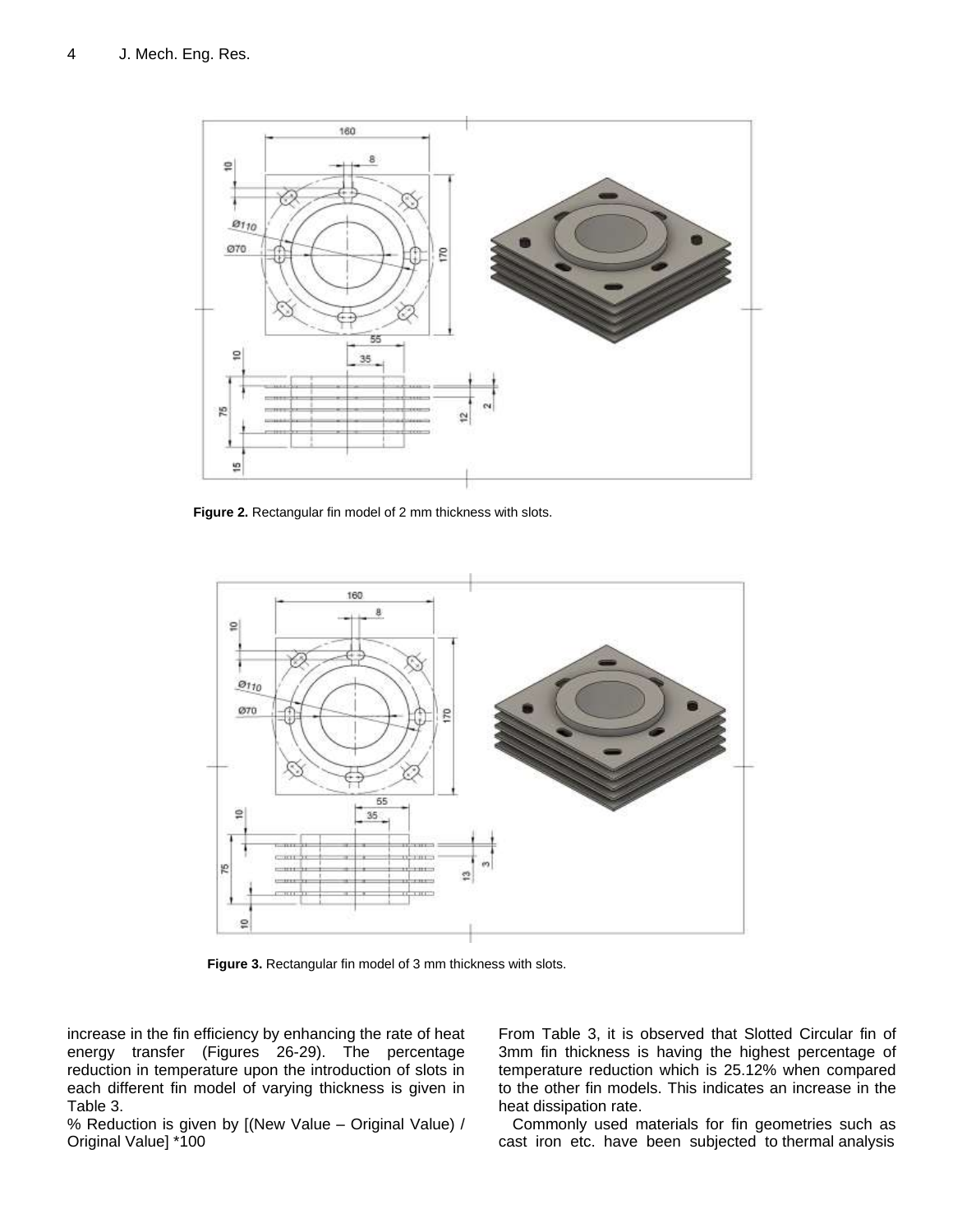

**Figure 4.** Circular fin model of 2 mm thickness with slots.



**Figure 5.** Circular fin model of 3mm thickness with slots.

over time; however, in this present study, transient thermal analysis was performed for fin models developed from Aluminium alloy 6061. This material change was done by considering thermal conductivity and also the overall weight of the fin. Aluminium is light in weight and has higher thermal conductivity, so using Aluminium alloy 6061 is considered as a suitable material. It is also inferred that on increasing the fin's thickness, the heat transfer rate is also increased. Further, slots in the fin body reduce the fin weight; thereby, resulting in a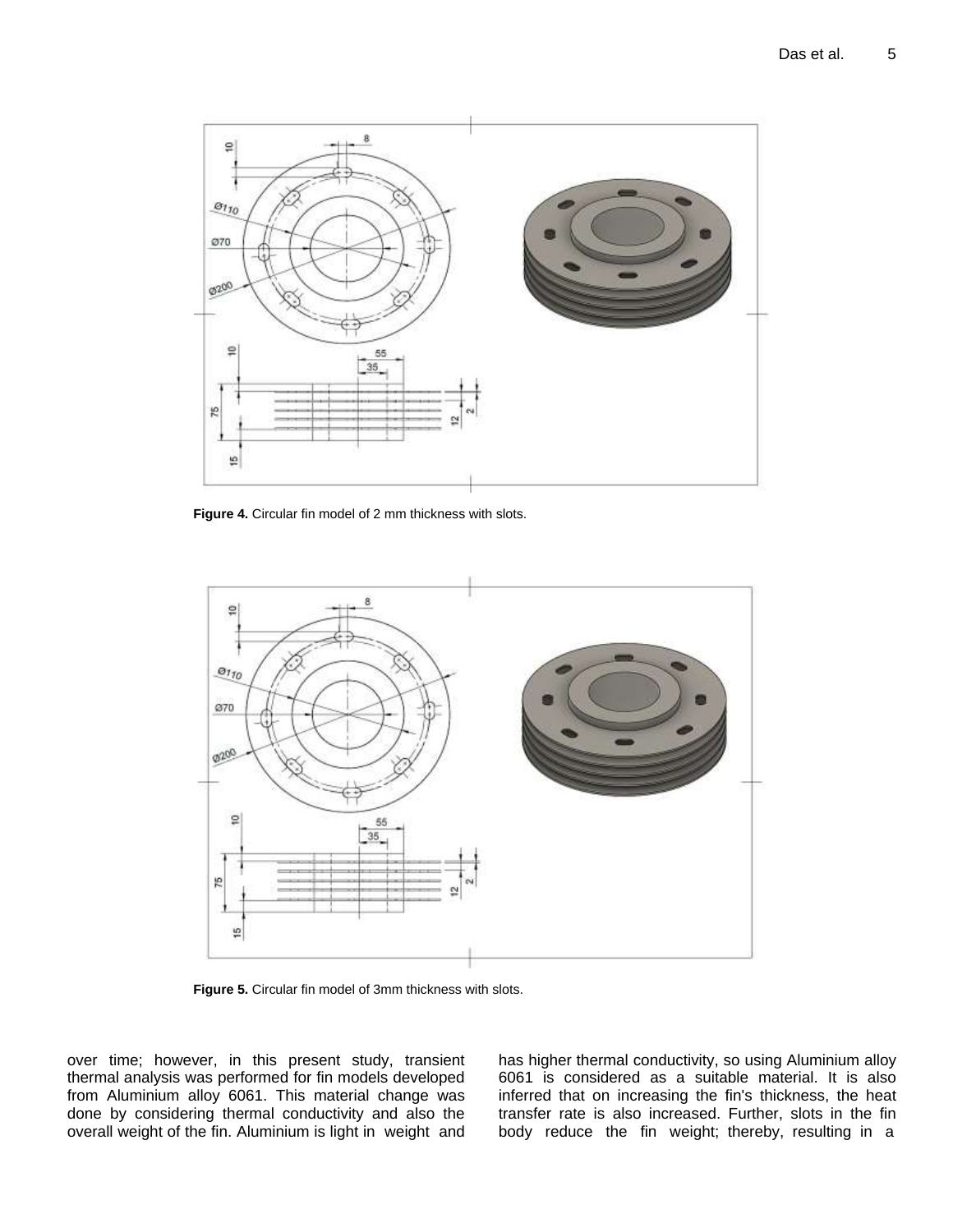

**Figure 6.** Mesh model of rectangular fin.



**Figure 7.** Mesh model of rectangular fin with slots.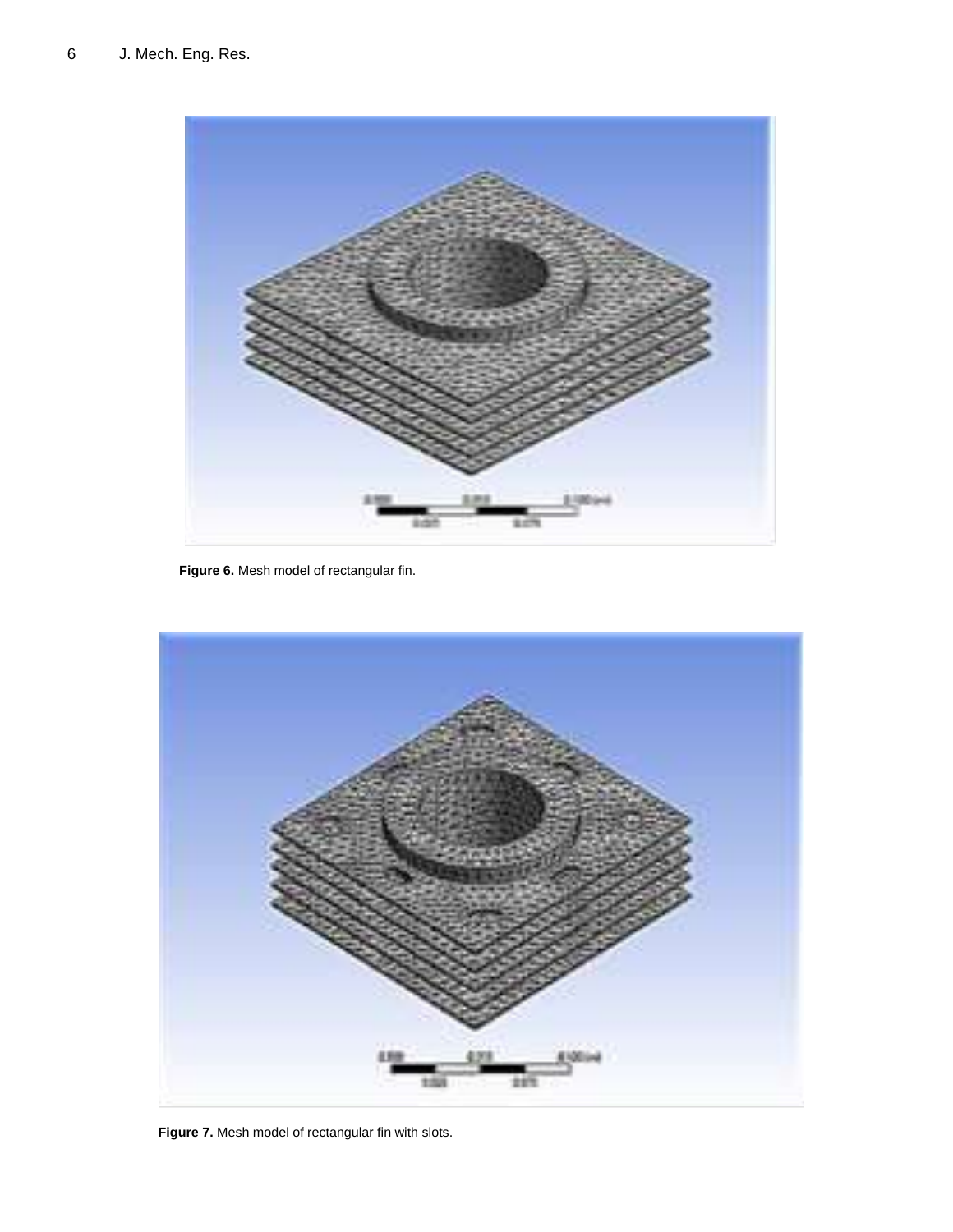

**Figure 8.** Mesh model of circular fin.



**Figure 9.** Mesh model of circular fin with slot.

**Table 2.** Material Properties of Alumunium alloy.

| <b>Properties</b>                    | <b>Values</b>            |
|--------------------------------------|--------------------------|
| Poisson's ratio                      | 0.33                     |
| <b>Elastic Modulus</b>               | 69000 N/mm <sup>2</sup>  |
| <b>Thermal Conductivity</b>          | 170 W/mK                 |
| Specific Heat                        | 1300 J/kg K              |
| <b>Thermal Expansion Coefficient</b> | $2.4 \times 10 - 5/K$    |
| Density                              | $2700$ Kg/m <sup>3</sup> |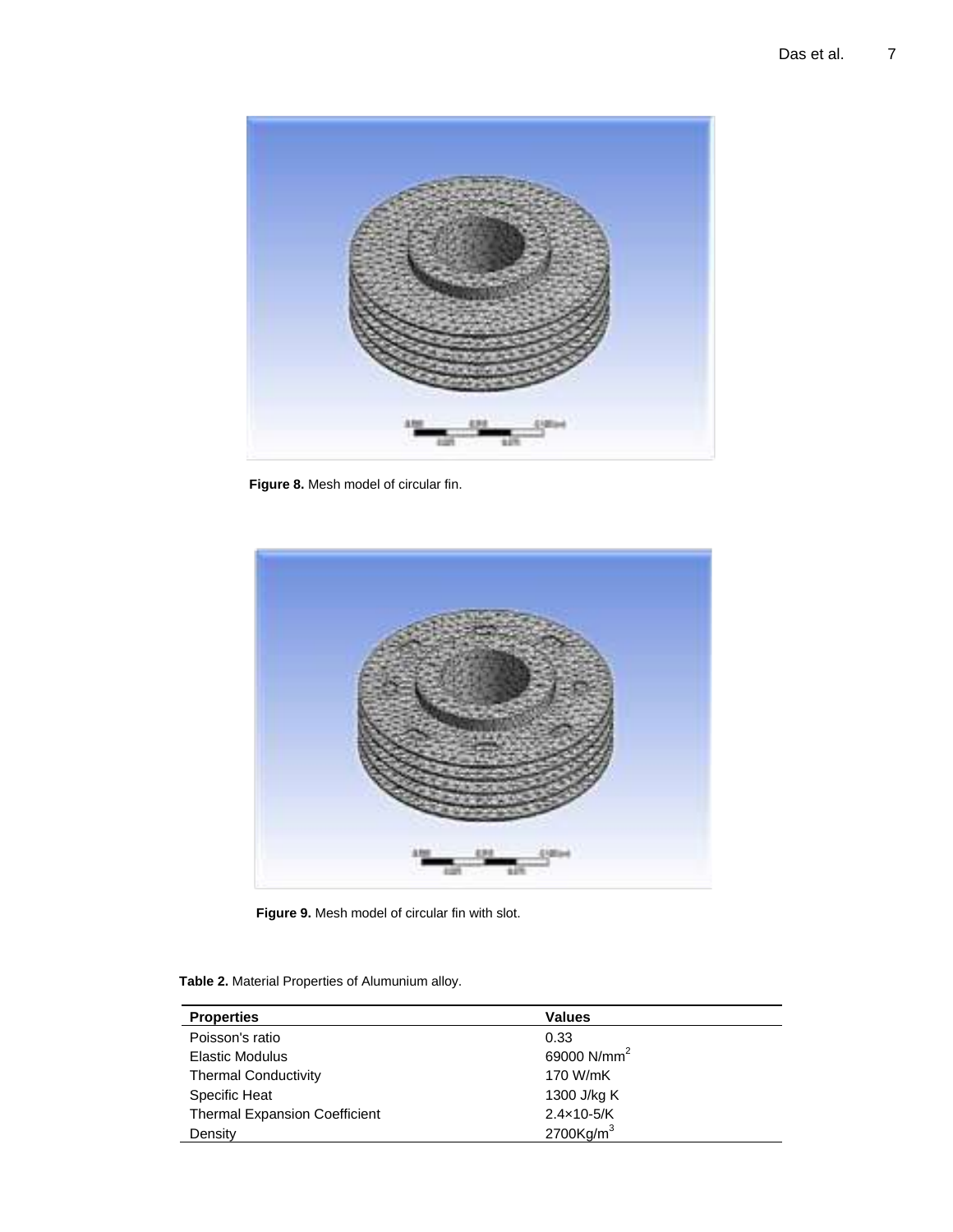

**Figure 10.** Temperature distribution in rectangular fin 2 mm thickness without slot.



**Figure 11.** Temperature distribution in rectangular fin 2 mm thic kness with slot.

decrease in the total weight of the engine and an increase in the fin efficiency by enhancing the rate of heat energy transfer (Figures 26-29).

The unwanted heat retained by the engine is reduced by slotting as it causes a temperature descent. Further, on slotting and as the fin thickness enhances an improved convective mode of heat transfer is observed.

Thus, the amount of heat dissipated to the surrounding has also improved. On average, there was a considerable reduction in the temperature of the engine parts (Rajvinder et al., 2016; Maan et al., 2018; Awasarmol and Pise, 2017). The results produced by the analysis software are in the form of coloured contours of required parameters. The contours are such that they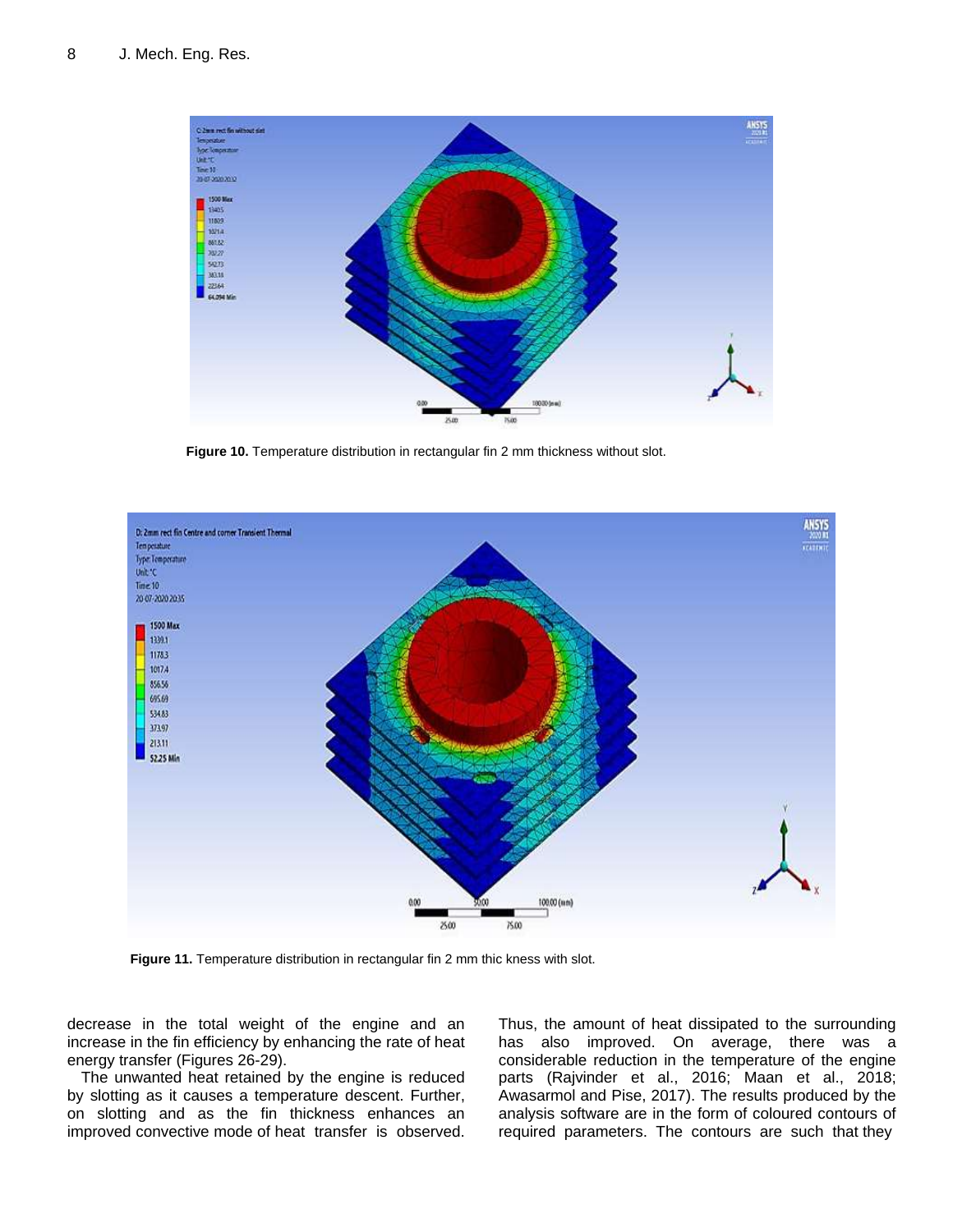

**Figure 12.** Temperature distribution in rectangular fin 3 mm thickness without slot.



**Figure 13.** Temperature distribution in rectangular fin 3 mm thickness with slot.

give an idea about the value of the parameter ranges, which are indicated in the legend. Accordingly, the circular fins with slots having a fin thickness of 3mm is observed to be the more efficient fin when compared to the rectangular fin counterpart*.*

# **Conclusion**

From the above results and discussion, the following are the conclusions arrived at:

(i) Effectiveness of the fin denotes the ratio of the actual heat transfer that takes place from the body having fins to the heat that would be dissipated from the same body without fins. Slotting helps in increasing the effectiveness of the fins. Therefore, the heat transfer rate also increases considerably.

(ii) There is also a reduction in the usage of materials due to slotting, which leads to lower manufacturing costs and the engine fin component's weight. Hence, we can achieve an optimum heat transfer rate with less material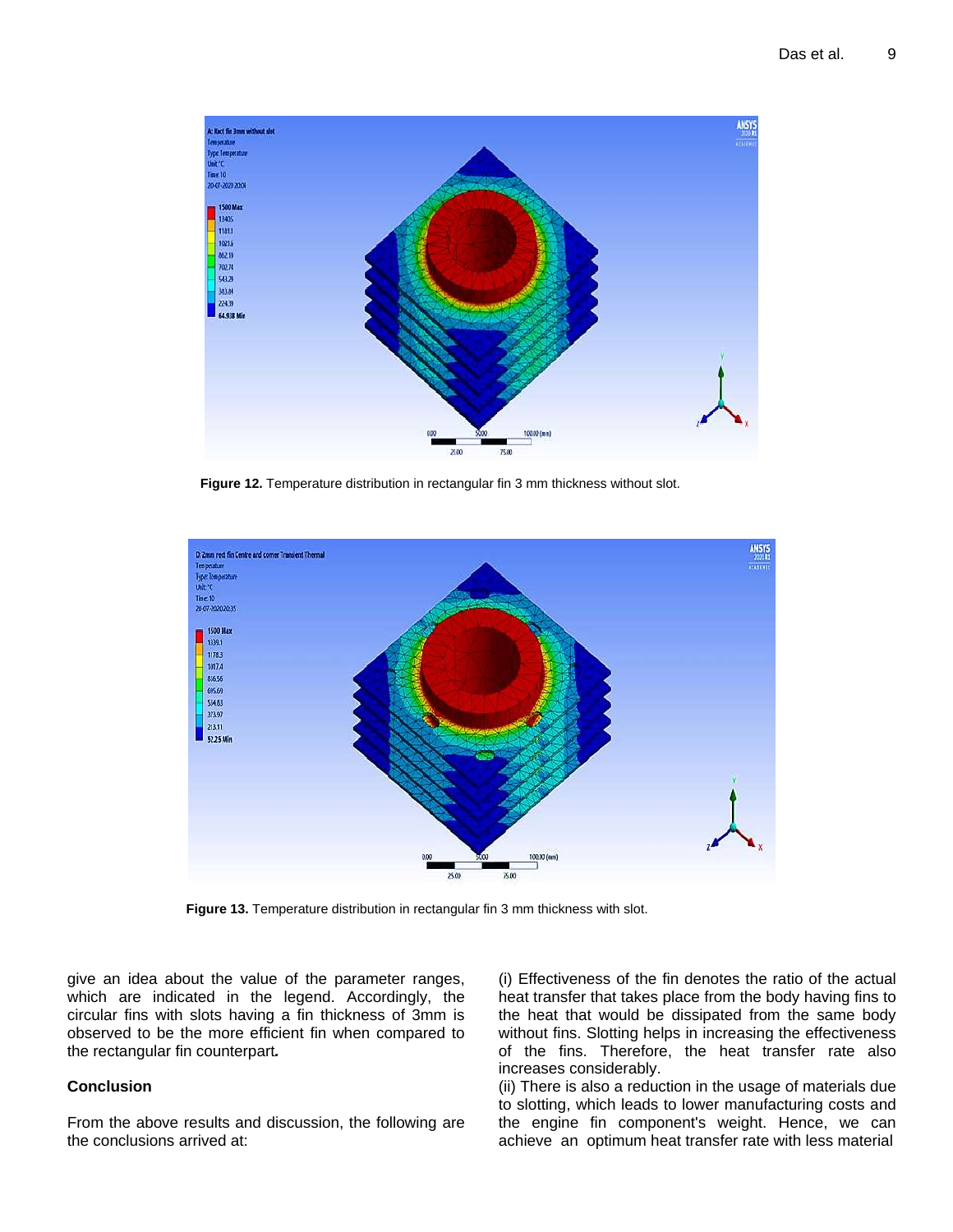

**Figure 14.** Temperature distribution in Circular fin 2 mm thickness without slot.



**Figure 15.** Temperature distribution in Circular fin 2 mm thickness with slot.

usage.

(iii) The observations from the present work are fins with slots show a higher temperature distribution than those fins without slots due to an increase in the convective heat transfer rate, further increasing the overall heat transfer rate. This increase in fin thickness from 2mm to 3mm is also accompanied by an increase in heat transfer rate.

(iv) Upon comparison between the two geometries, it is

seen that the slotted circular fin geometry having higher fin thickness (3 mm in this case) is the preferred fin geometry.

From this work, the use of slots for overall heat transfer enhancement can be justified. Consequently, the introduction of multiple slots on the fin profile enhances the overall heat transfer rate and a considerable amount of savings in the mass of the material used, thereby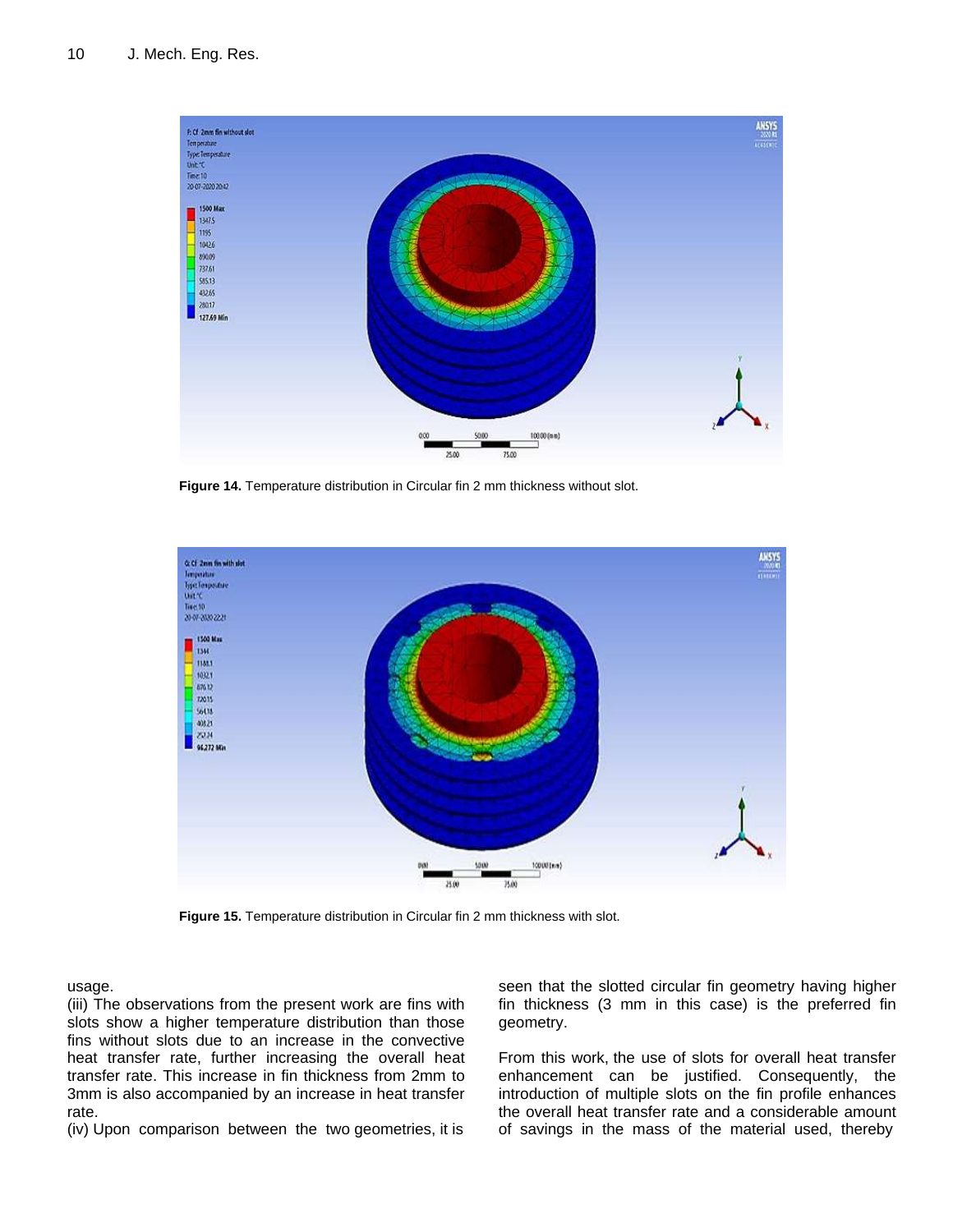

**Figure 16.** Temperature distribution in Circular fin 3 mm thickness without slot.



**Figure 17.** Temperature distribution in Circular fin 3 mm thickness with slot.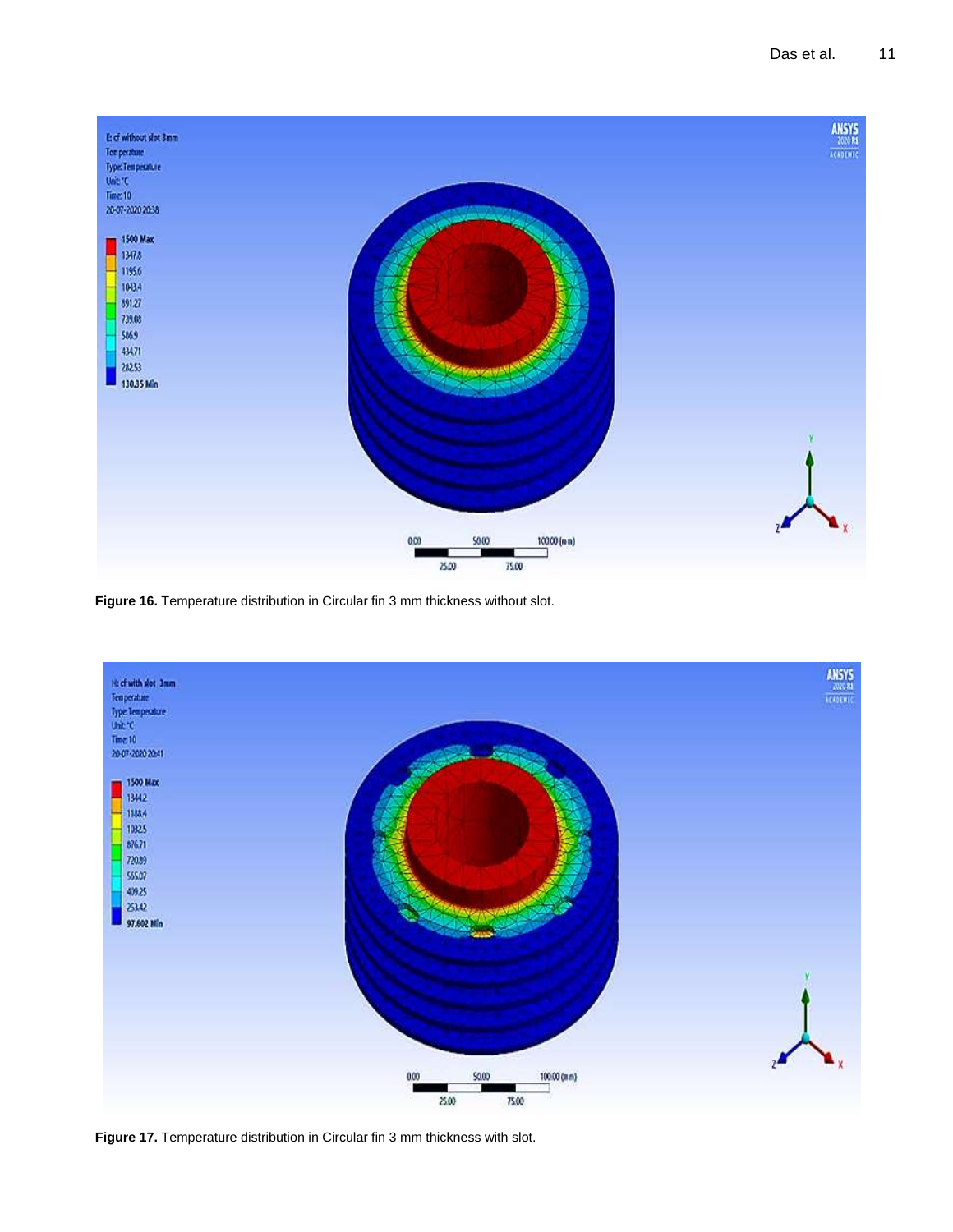

**Figure 18.** Total heat transfer per unit area in rectangular fin 2 mm without slot.



**Figure 19.** Total heat transfer per unit area in rectangular fin 2 mm with slot.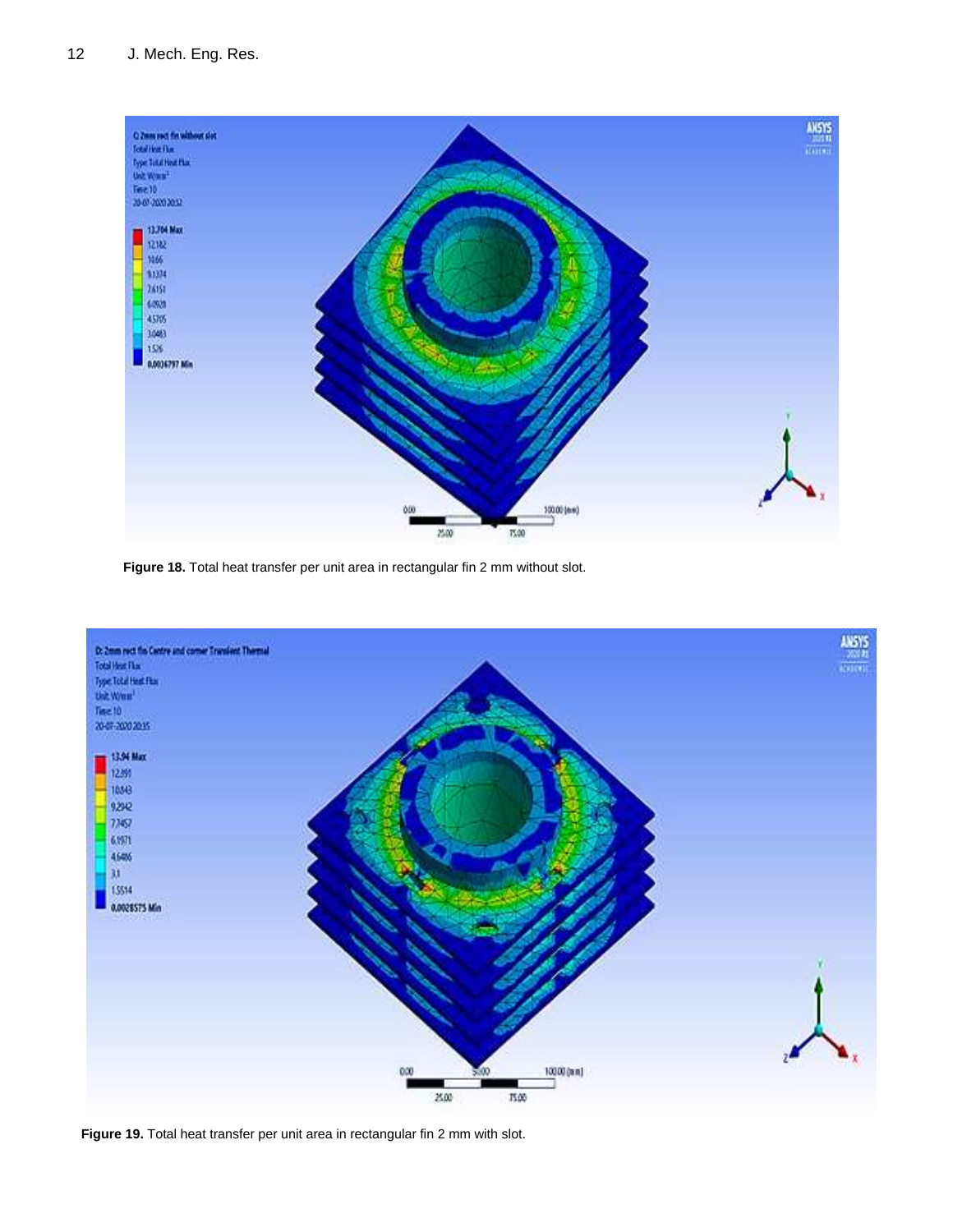

**Figure 20.** Total heat transfer per unit area in rectangular fin 3 mm without slot.



**Figure 21.** Total heat transfer per unit area in rectangular fin 3mm with slot.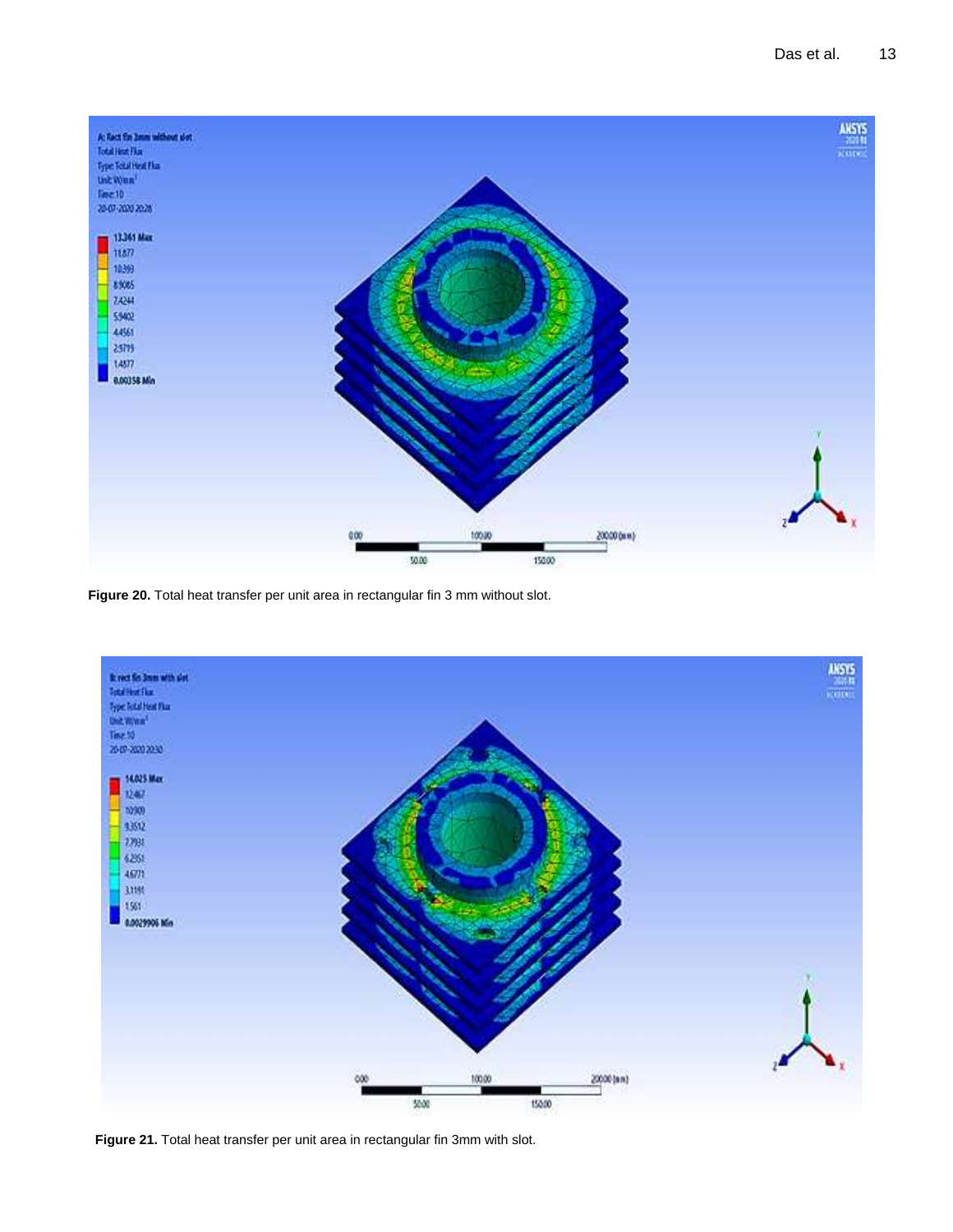

**Figure 22.** Total heat transfer per unit area in circular fin 2 mm without slot.



**Figure 23.** Total heat transfer per unit area in circular fin 2 mm with slot.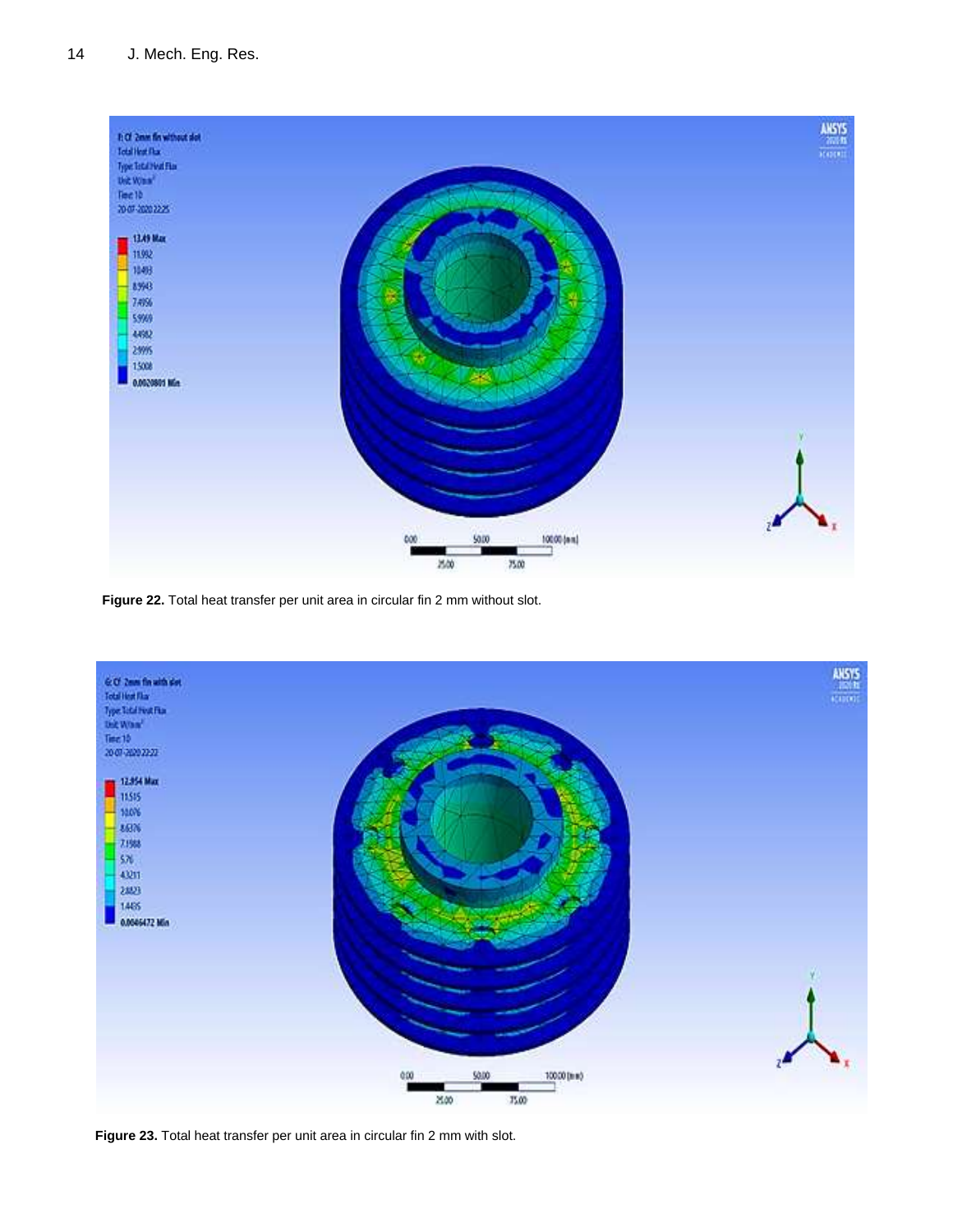

**Figure 24.** Total heat transfer per unit area in circular fin 3 mm without slot.



**Figure 25.** Total heat transfer per unit area in circular fin 3 mm with slot.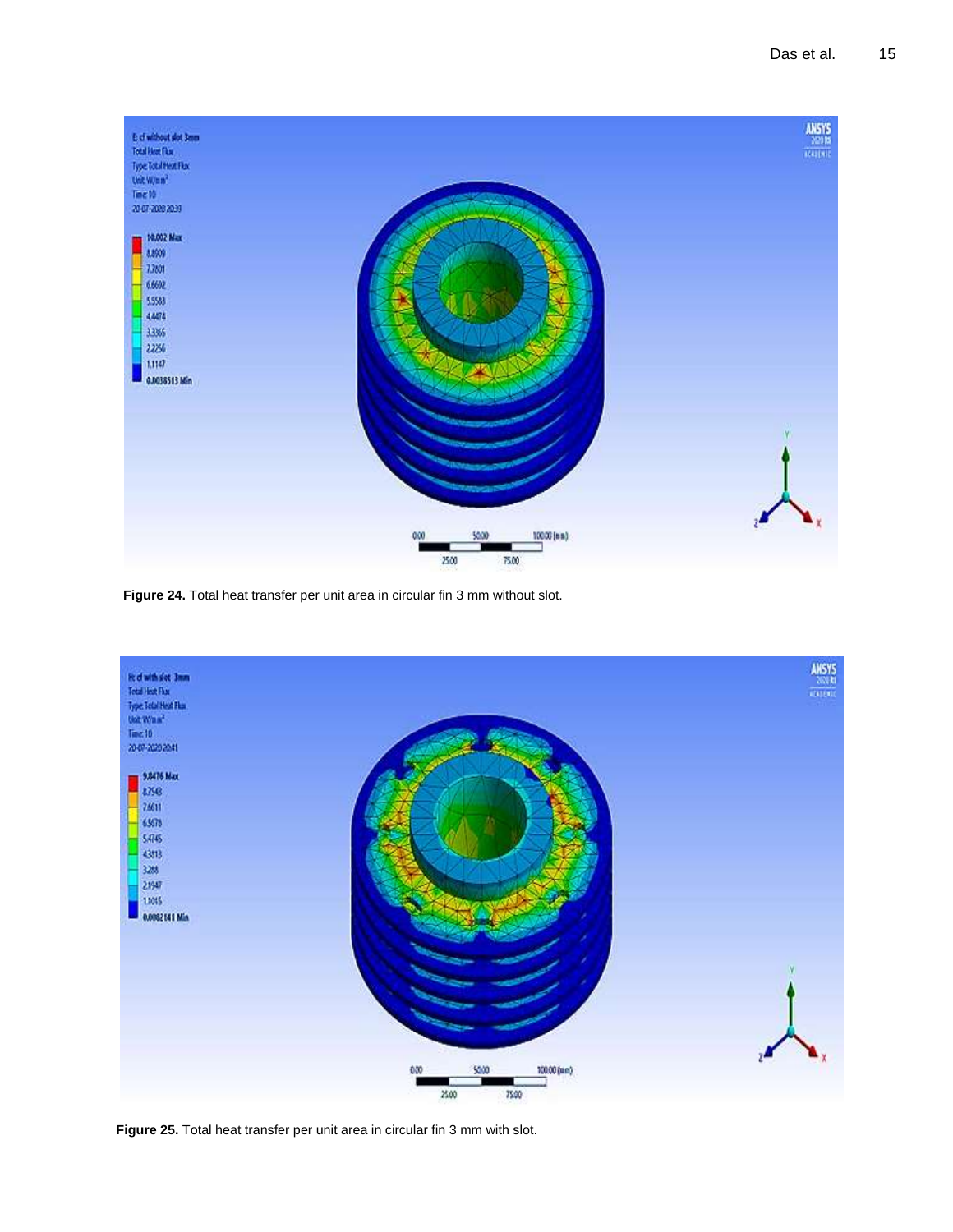

**Figure 26.** Temperature distribution in rectangular fins of varying thickness. 1 **Results and discussions**



Figure 27. Temperature distribution in Circular fins of varying thickness. *Figure 28. <i>Photograph* 28. *Photographer in Circular fins Criticitying information*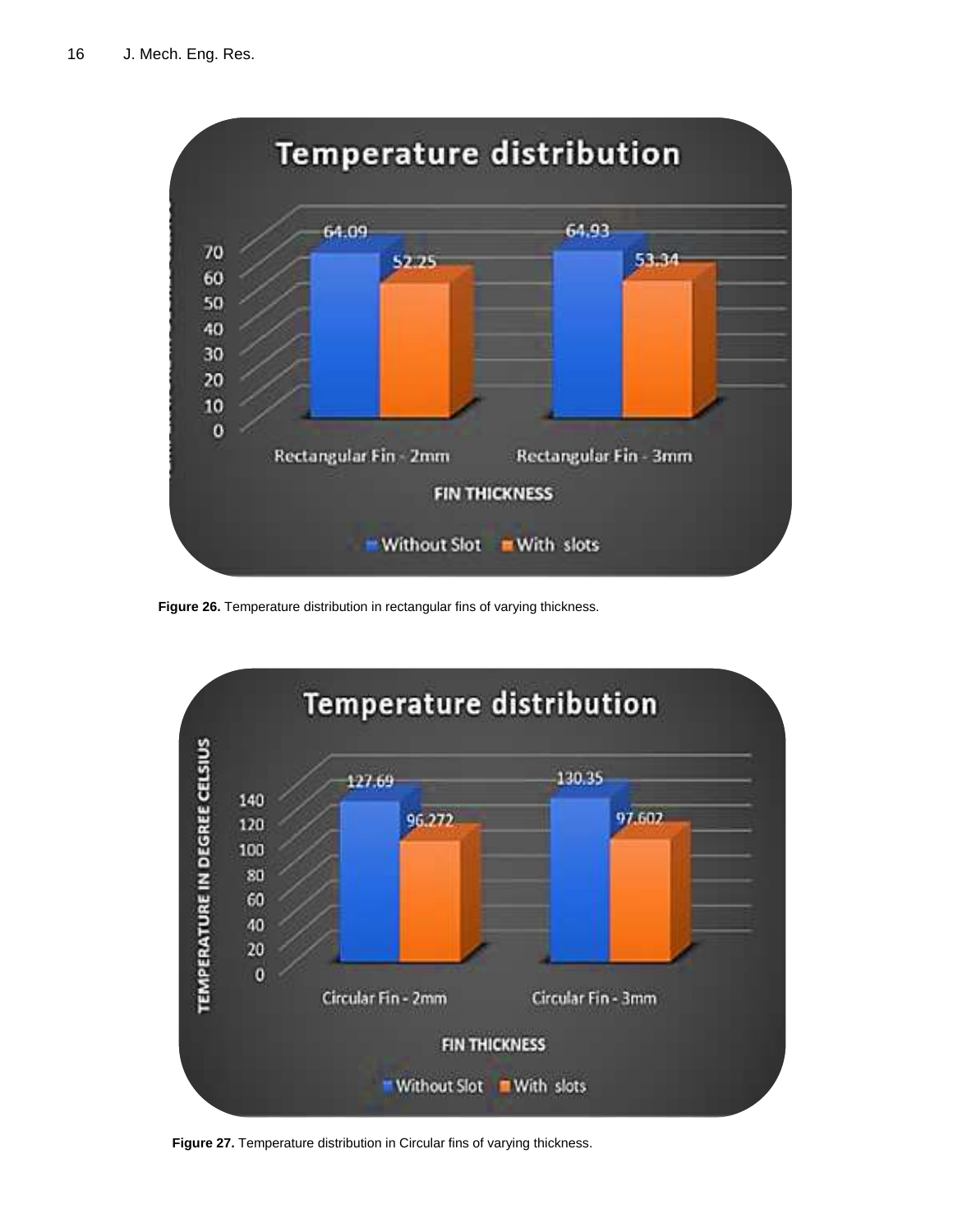

**Figure 28. T**otal heat transfer per unit area in Rectangular fins of varying thickness.<br>**Figure 28. T**otal heat transfer per unit area in Rectangular fins of varying thickness.



**Figure 29.** Total heat transfer per unit area in Circular fins of varying thickness.